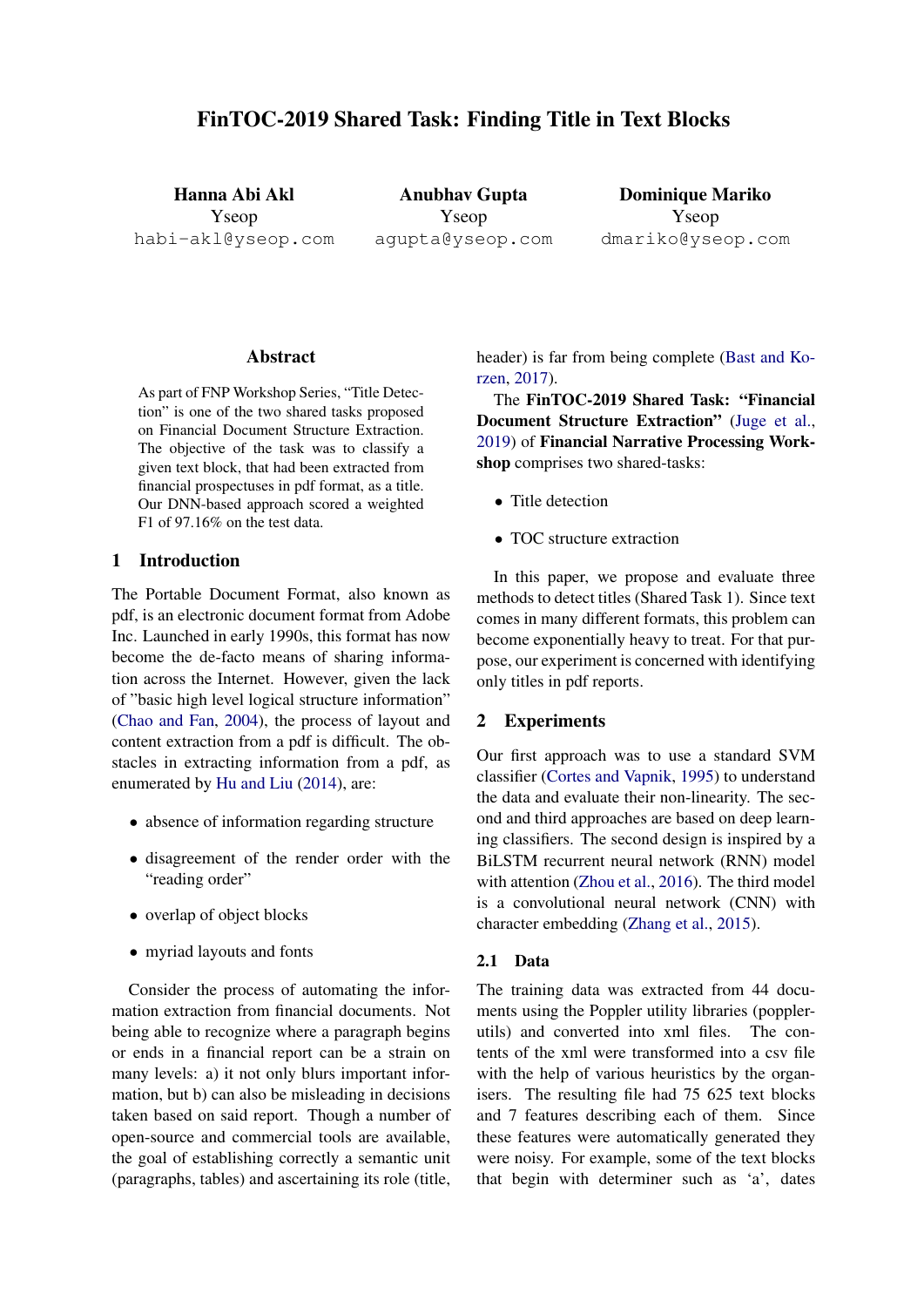and addresses were erroneously marked as *begins with numbering*. Even though the original pdf files were provided we decided to work only with the provided xml and csv files because a) the result needed to be submitted in the provided csv format and b) the heuristic to transform xml into text blocks (as presented in csv) was unknown.

# 2.2 Approach

The first model we evaluated was a SVM classifier. It was trained on a combination of features, compiled from the existing features presented within the original csv file as well as additional features extracted from pre-processing work on the xml files (similar to format and linguistic features of [Hu et al.](#page-4-5) [\(2006\)](#page-4-5)). These features capture layout and form of the text, which can play a deciding part in the classification. In addition to the provided features, we computed:

- 1. top: integer indicating the placement of the text with respect to the top of the document page
- 2. left: integer indicating the placement of the text with respect to the left of the document page
- 3. width: integer indicating the horizontal space occupied by the text
- 4. height: integer indicating the vertical space occupied by the text
- 5. font: integer indicating the size of the text
- 6. number of dots: integer indicating the total number of dots in the text
- 7. is last character dot: binary indicating if the text ends with a dot (1) or not (0)
- 8. count of capital letters: integer indicating the total number of capital characters in the text
- 9. character count: integer indicating the total number of characters in the text
- 10. word count: integer indicating the total number of words in the text
- 11. average word length: float indicating the average number of characters per word in the text
- 12. number count: integer indicating the total number of digits in the text
- 13. count of words in capital: integer indicating the total number of capitalized words in the text
- 14. similarly avg word length: integer indicating average token length
- 15. cnn output binary prediction provided by the CNN model (described later).

The observed variance and results were very close with and without the CNN outputs added as input features, so after evaluation of the noise in the features (as predictors), we decided to foster two deep learning approaches based on raw text entries and to focus on regularisation methods to prevent high variance observed in the SVM results.

The second model is a BiLSTM–Attention model relying on word embedding. It has 2 dense layers, each composed of 64 neurons and is deployed with a batch size of 256 and 100 epochs. The purpose of this method is to evaluate the possible semantic composition of sentences (as predictors) and how relevant they are for the task. It contains five components:

- 1. Input layer: inputs text to the model
- 2. Embedding layer: parses text into words and maps each word into a low dimension vector
- 3. LSTM layer: makes use of BiLSTM to get high-level features from the previous step
- 4. Attention layer: produces a weight vector, and merges word-level features from each time step into a sentence-level feature vector, by multiplying the weight vector
- 5. Output layer: uses the sentence-level feature vector for classification

The aim of this architecture is to make use of the attention mechanism, which can automatically focus on the words that have a decisive effect on classification (in this case, the heavy constituents of a title), to capture the most important semantic information in a text block, circumventing the question of noise in the feature set. The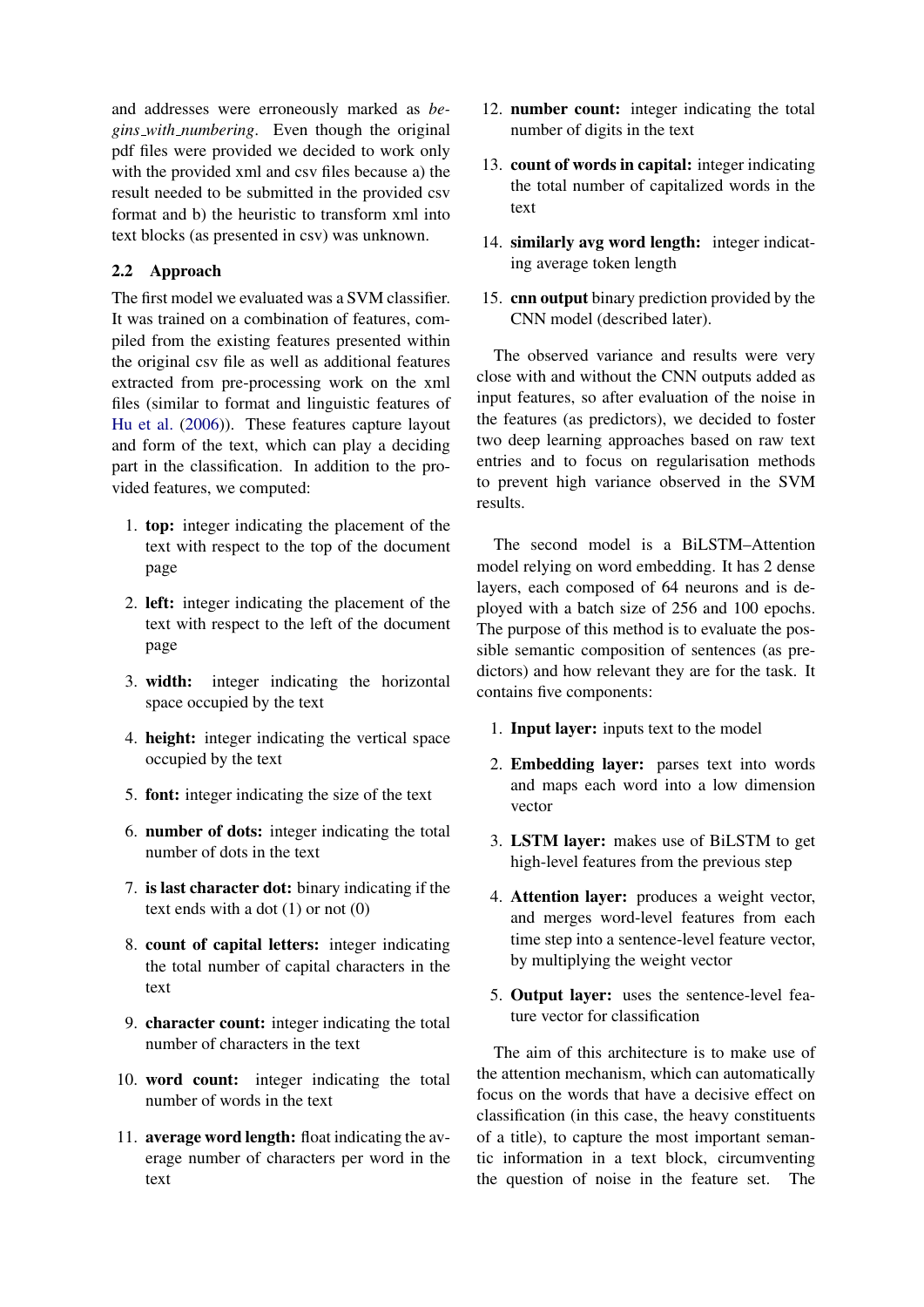|              | Model                          |                                                |         |                             |             |          |                    |                          |         |  |
|--------------|--------------------------------|------------------------------------------------|---------|-----------------------------|-------------|----------|--------------------|--------------------------|---------|--|
| Experiment   | <b>BILSTM-ATTENTION</b>        |                                                |         | <b>CNN</b>                  |             |          | <b>SVM</b>         |                          |         |  |
|              |                                | Intel Core i7 2.20GHz<br>Intel Core i7 2.20GHz |         |                             |             |          | Intel Xeon 3.70GHz |                          |         |  |
|              |                                | 16GB RAM<br>16GB RAM                           |         |                             |             | 64GB RAM |                    |                          |         |  |
| Hardware     | NVIDIA GeForce GTX 1050 Ti 4Go |                                                |         | NVIDIA GeForce GTX 1070 8Go |             |          | 8 CPU cores        |                          |         |  |
|              | F1 (home)                      | F1 (lboard)                                    | RunTime | F1 (home)                   | F1 (lboard) | RunTime  | F1 (home)          | F1 (lboard)              | RunTime |  |
|              | $(\%)$                         | $(\%)$                                         | (hrs)   | $(\%)$                      | $(\%)$      | (hrs)    | $(\%)$             | $(\%)$                   | (hrs)   |  |
| Experiment 1 | 96.02                          | 91.24                                          | $7-9$   |                             | ٠           |          | 95.96              | 91.13                    | $2 - 4$ |  |
| Experiment 2 | 94.04                          | 93.18                                          | $7-9$   | 95.03                       | 97.16       | $1-2$    |                    | $\overline{\phantom{a}}$ |         |  |

Table 1: Comparative table of results provided for leaderboard

hyper-parameter selection follows the findings of [\(Zhou et al.,](#page-4-3) [2016\)](#page-4-3) for the neural network. The number of layers, batch size, number of epochs, and learning rate have all been picked from a referenced model which achieved competitive results against state-of-the-art networks. The sequence length has been chosen to match the number of characters in the longest sentence. We also used dropout to regularize the network and alleviate over-fitting. Between experiments 1 and 2, we increased the number of hidden units from 32 to 64 to improve the accuracy of the model.

The third model is a CNN classifier. The purpose of this method is to evaluate the combinatorics of characters at word level (as predictors) and how relevant they are for the task. A state-ofthe-art competitive word-level character embedded convolution network is used. The model follows the conclusion of [Zhang et al.](#page-4-4) [\(2015\)](#page-4-4) for tackling small dimensional problems: integrating both upper-case and lower-case letters in set of predictors might improve the results in case the data set is small (AG news case). This consideration was reinforced by the intuition that identifying both small and capital characters was relevant for the Title detection task, which was confirmed by comparing between the results driven from differentiating between upper and lower cases and the those driven by lower-case only. From a dictionary of all characters included in the training set, a character embedding operation is performed on all sentences. Word-level character embedding size of 175 is chosen for this transformation and sentences are turned into a matrix of embedded characters. This matrix is then fed to the CNN, which has the following characteristics:

- 1. Convolution layers: 2D convolution (4 convolution layers)
- 2. Pooling layers: 1D convolution reducing di-

#### mensions

- 3. Fully connected layers: transformation providing the prediction from softmax probabilities.
- 4. Parameters selection: In order to reduce the variance while training, we used a standard dropout of 0.5 at each epoch. Augmenting or reducing the dropout has showed worse results. We also added a cross validation step from a set of 1500 individuals, evaluated every ten epoch, the best epoch in this evaluation range was then chosen to become the warm start for the next 10 epochs. The number of layers chosen is the best trade off we found between a deeper network, our GPU computational capacity and runtime. The model was trained on 100 epochs, but converges quickly towards epoch 40, which eventually provided the best results.

# 2.3 Evaluation

For the given training data set, approximately 1 in 6 text blocks was a title. Thus, it was a case of class imbalance. A classifier which labels every text block as 'non-title' scored a weighted F1 of 80.12 %. Our objective was to improve this score.

The performance of the three models on train and leaderboard sets are listed in Table 1. In this Table, the scores we obtained locally (F1 (home)) are compared with the final score on competition test set (F1 (lboard)). The experiment 1 corresponds to the results sent by the first deadline and the second one refers to the extended deadline submission. As the Deep Learning models originally had been trained on different GPU, we also added a comparative table on the model with best performances (CNN) with same architecture and parameters as the one provided for leaderboard results, so the influence of the architecture is clarified (Table 2).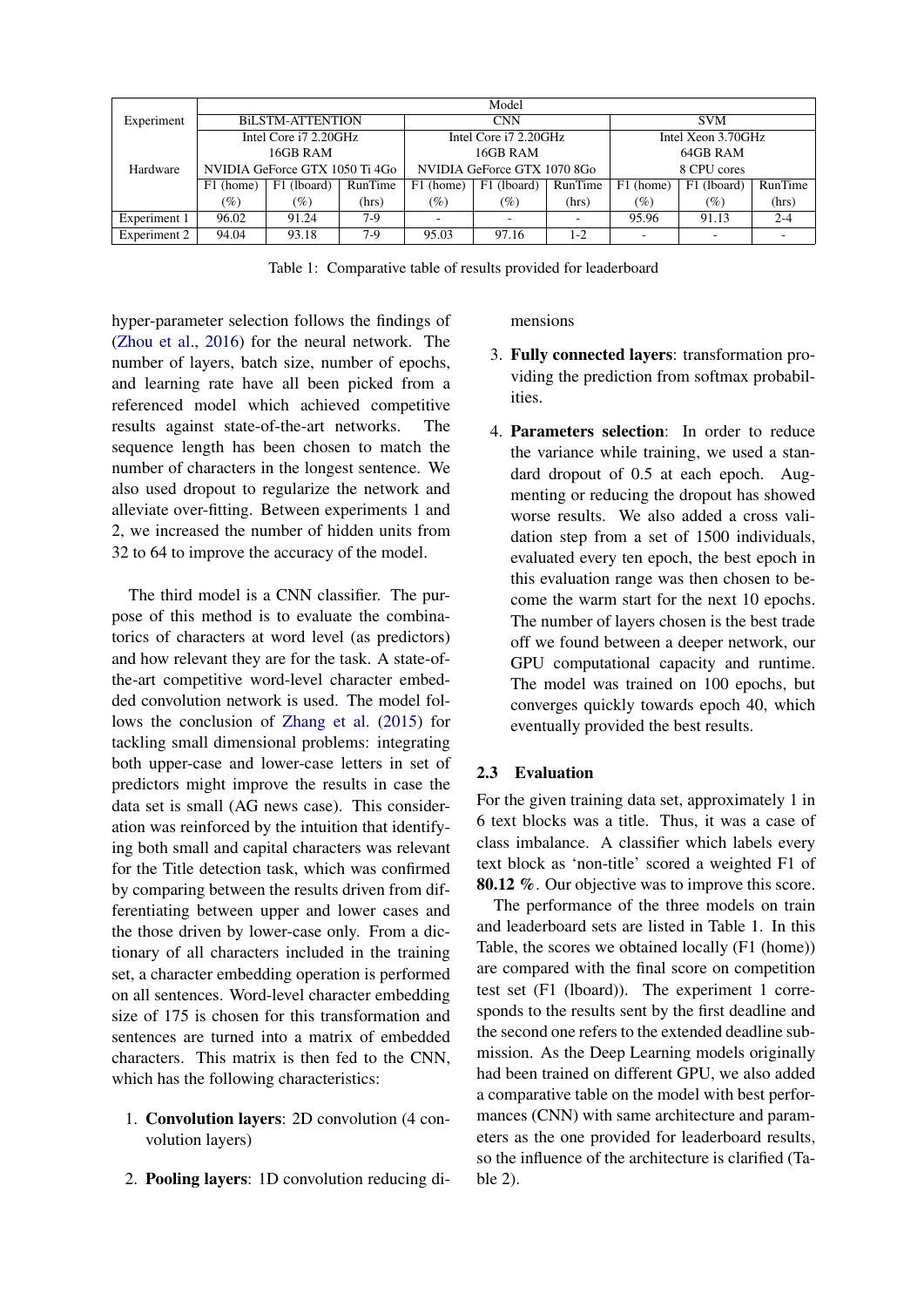|                                | CNN Model   |           |         |  |  |
|--------------------------------|-------------|-----------|---------|--|--|
|                                | AUC (train) | F1 (home) | RunTime |  |  |
|                                | $(\%)$      | (%)       | (hrs)   |  |  |
| Intel Core i7 2.20GHz          |             |           |         |  |  |
| 16GB RAM                       | 91.41       | 95.03     | $1 - 2$ |  |  |
| NVIDIA GeForce GTX 1070 8Go    |             |           |         |  |  |
| Intel Core i7 2.20GHz          |             |           |         |  |  |
| 16GB RAM                       | 90.99       | 95.01     |         |  |  |
| NVIDIA GeForce GTX 1050 Ti 4Go |             |           |         |  |  |

Table 2: Compared results for CNN, GPU dependent

# 3 Related Works

Most of the literature deals with extraction of information from scientific documents since they are publicly available and in large quantity. [Gao](#page-4-6) [et al.](#page-4-6) [\(2011\)](#page-4-6) exploited common typesetting practice (Style Consistency of page Components) in books to extract structural information from pdf documents. Their solution was based on weighted bipartite graphs and optimal matching based on Kuhn-Munkres algorithm. A similar approach was used by [Klampfl et al.](#page-4-7) [\(2014\)](#page-4-7) to analyse the structure of scientific articles. They defined a heading as a text block that appears, in reading order, before a main text block. Other defining features of a heading, according to them, are:

- starts with a number or a capital letter
- consists of at least one non-whitespace letter
- has at most 3 lines
- font size is not less that of surrounding text blocks
- distance to the text block is not more than a given level

According to [Constantin et al.](#page-4-8) [\(2013\)](#page-4-8), the differentiating feature of a title is font frequency. In other words, since titles occur less frequently in a document their font will also be rare with respect to other fonts present in the document.

Most of the works that process financial documents focus on obtaining tabular data from the files. [Potvin et al.](#page-4-9) [\(2016\)](#page-4-9) employs rectilinear search algorithm and [Chen et al.](#page-3-2) [\(2017\)](#page-3-2) makes use of rectangle mining (REMINE).

In summary, almost every approach utilizes the geometric data available in pdf files to analyse and extract their content.

## 4 Conclusions

We proposed three different approaches to tackle the problem of title identification. Designing and

working with different architectures allows room for improvement. For the BiLSTM-Attention model, depth can be experimented with by adding more layers and invigorating existing layers with more neurons. Of course, a subliminal challenge here would be accommodating the necessary hardware and supplying enough computational power to run such model in a reasonable time. For the CNN model, there are many possibilities in experimenting by acting on each component separately and fine-tuning its hyper-parameters, trying to optimize the network for small dimensional sets. We have not tried initializing the weights with a specific distribution yet and though the number of possible convolutions is limited by our GPU capacity, we believe there is room for performance improvement optimising the convolution graphs to precisely fit the memory capacities on larger GPU. Another path would be to consider this task as a computer vision one and try the CNN to detect graphical areas related to titles from PDF images.

Finally, it would also be interesting to build on our efforts to examine and rank features by importance and study the most influential features on the title classification exclusively. That trail might bring up interesting patterns worth exploring and possibly even replicating over other NLP tasks.

## **References**

- <span id="page-3-1"></span>Hannah Bast and Claudius Korzen. 2017. [A bench](http://dl.acm.org/citation.cfm?id=3200334.3200346)[mark and evaluation for text extraction from pdf.](http://dl.acm.org/citation.cfm?id=3200334.3200346) In *Proceedings of the 17th ACM/IEEE Joint Conference on Digital Libraries*, JCDL '17, pages 99–108, Piscataway, NJ, USA. IEEE Press.
- <span id="page-3-0"></span>Hui Chao and Jian Fan. 2004. Layout and content extraction for pdf documents. In *Document Analysis Systems VI*, pages 213–224, Berlin, Heidelberg. Springer Berlin Heidelberg.
- <span id="page-3-2"></span>Xilun Chen, Laura Chiticariu, Marina Danilevsky, Alexandre V. Evfimievski, and Prithviraj Sen. 2017. [A rectangle mining method for understanding the](https://doi.org/10.1109/ICDAR.2017.52) [semantics of financial tables.](https://doi.org/10.1109/ICDAR.2017.52) In *14th IAPR International Conference on Document Analysis and*